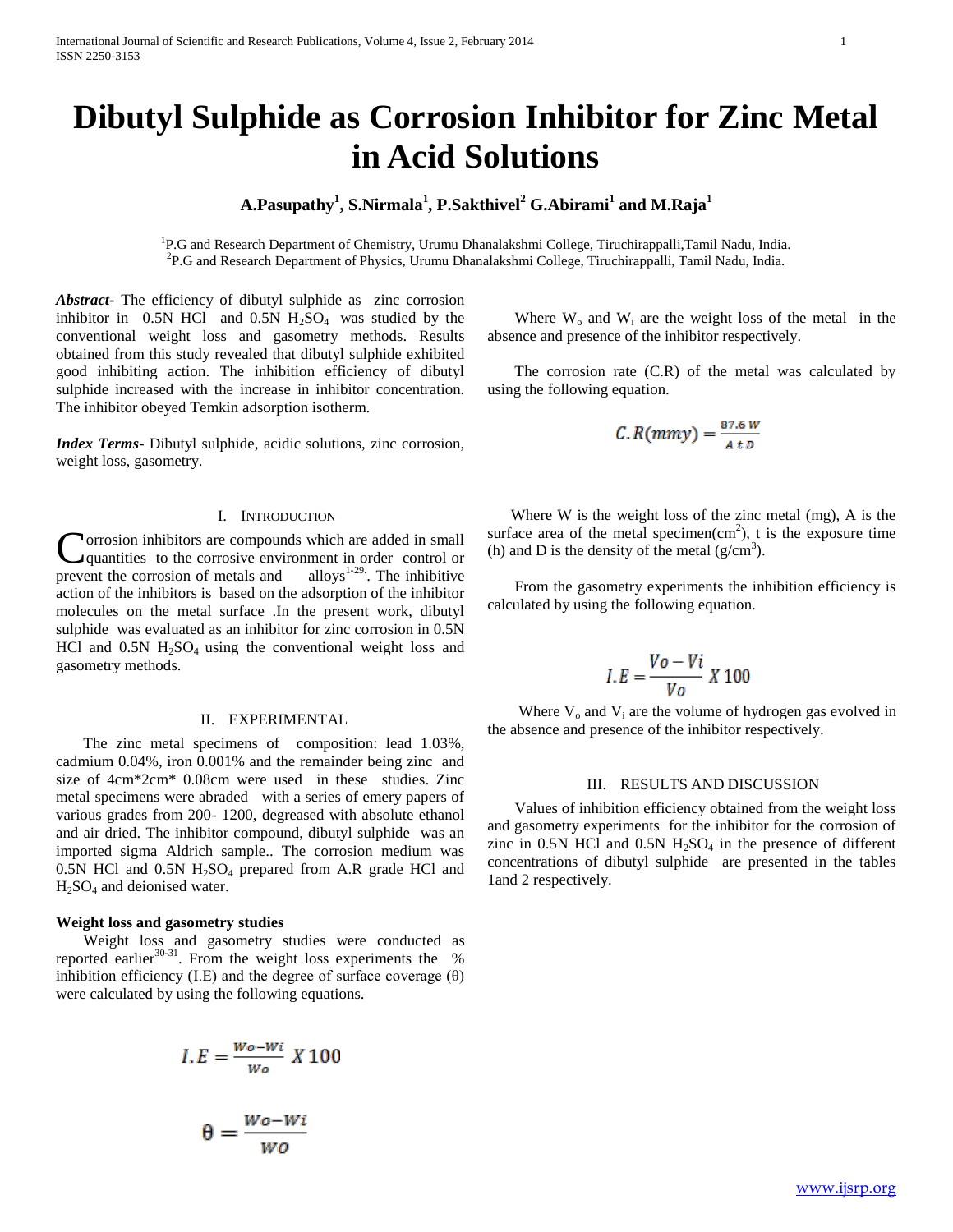International Journal of Scientific and Research Publications, Volume 4, Issue 2, February 2014 2 ISSN 2250-3153

**Table 1** Values of inhibition efficiency obtained from the weight loss experiments.

|                | Values                                  |      | of $I.E(\%)$ | for  | different |  |
|----------------|-----------------------------------------|------|--------------|------|-----------|--|
| Corrosive      | concentrations (mM) of dibutyl sulphide |      |              |      |           |  |
| medium         |                                         | 10   | 30           | 50   | 100       |  |
| $0.5N$ HCl     | 38.1                                    | 52.3 | 74.0         | 82.5 | 92.4      |  |
| $0.5N H_2SO_4$ | 48.7                                    | 61.5 | 78.2         | 86.5 | 96.4      |  |

**Table 2** Values of inhibition efficiency obtained from the gasometry experiments.

| Corrosive<br>medium | of $I.E(\%)$ for different<br>Values<br>concentrations (mM) of dibutyl sulphide |      |      |      |      |  |
|---------------------|---------------------------------------------------------------------------------|------|------|------|------|--|
|                     |                                                                                 | 10   | 30   | 50   | 100  |  |
| $0.5N$ HCl          | 37.6                                                                            | 52.4 | 73.8 | 81.9 | 92.6 |  |
| $0.5N H_2SO_4$      | 48.5                                                                            | 61.1 | 77.9 | 86.8 | 95.9 |  |

 It can be seen from these tables that dibutyl sulphide performed better in  $0.5N$  H<sub>2</sub>SO<sub>4</sub> than in  $0.5N$  HCl. A similar observation has already been made by several authors<sup>32-37</sup>. It can also be observed that the inhibition efficiencies increases with increase in the inhibitor concentration.

 The inhibitor molecule possess a sulphur atom and two butyl groups. The sulphur atom with its two lone pairs of electrons gets adsorbed on the positively charged metal surface. This leads to the formation of a thin film on the metal surface offering protection to the metal. The inhibitor used in this study contains two bulky butyl groups in its molecular structure. Butyl groups are electron releasing in nature  $(+ 1)$  effect.). Due to this, the electron density on the sulphur atom increases resulting in more adsorption of the inhibitor molecule on to the metal surface leading to more protection hence more inhibition efficiency.

 The sulphur atom in the inhibitor molecule in acid medium can get protonated to some extent to form the cationic form of the inhibitor. The chloride and sulphate ions in the corrosive medium with less degree of hydration gets specifically adsorbed on the positively charged metal surface leading to the creation of excess negative charges on the metal surface which fecilitates more adsorption of the protonated form of the inhibitor molecules and hence more protection of the metal.

 The bulky nature of the butyl groups play an important role in the reduction of the corrosion rates. After getting adsorbed on the metal surface through the sulphur atom, the bulky butyl groups offers more surface coverage to the metal from the aggressive media, leading to more corrosion inhibition. Infrared spectrum confirm that a metal sulphur bond may exist between the sulphur atom of the inhibitor and the metal<sup>38</sup>. The variation of inhibition efficiency with the concentration of the inhibitor is shown in figure 1.



## **Figure- 1 Variation of inhibition efficiency with concentration of the dibutyl sulphide inhibitor for zinc in 0.5N HCl and 0.5N H2SO<sup>4</sup>**

 Values of corrosion rates(mm/year) obtained from the weight loss experiments for the inhibition for the corrosion of zinc in both the acids in the presence of different concentrations of the inhibitor are presented in the table 3.

**Table 3 Values of corrosion rates(mm/year) from the weight loss measurements**

| Corrosive<br>medium | Values of corrosion rates(mm/year) for<br>different concentrations (mM)<br>of<br>dibutyl sulphide |      |      |      |      |  |  |
|---------------------|---------------------------------------------------------------------------------------------------|------|------|------|------|--|--|
|                     |                                                                                                   | 10   | 30   | 50   | 100  |  |  |
| $0.5N$ HCl          | 86.6                                                                                              | 66.8 | 36.4 | 24.5 | 10.6 |  |  |
| $0.5N H_2SO_4$      | 52.8                                                                                              | 39.7 | 22.5 | 139  | 03.7 |  |  |

 From the table 3 it can be observed that the corrosion rates for the corrosion of zinc in both acids decreases with increasing concentration of the inhibitor. The effect of inhibitor concentration on the corrosion rates is shown in figure 2.



Figure- 2 Variation of corrosion rates with concentration of the dibutyl sulphide inhibitor for zinc in 0.5N HCl and  $0.5N H_2SO_4$ 

#### IV. ADSORPTION ISOTHERMS

 From the weight loss experiments, the degree of surface coverage (θ) for various concentration of the inhibitor were determined and plotted against log C for different concentrations of the inhibitor. A straight line was obtained. This shows that Temkin adsorption isotherm was obeyed. Figure 3 shows the Temkin adsorption isotherm.